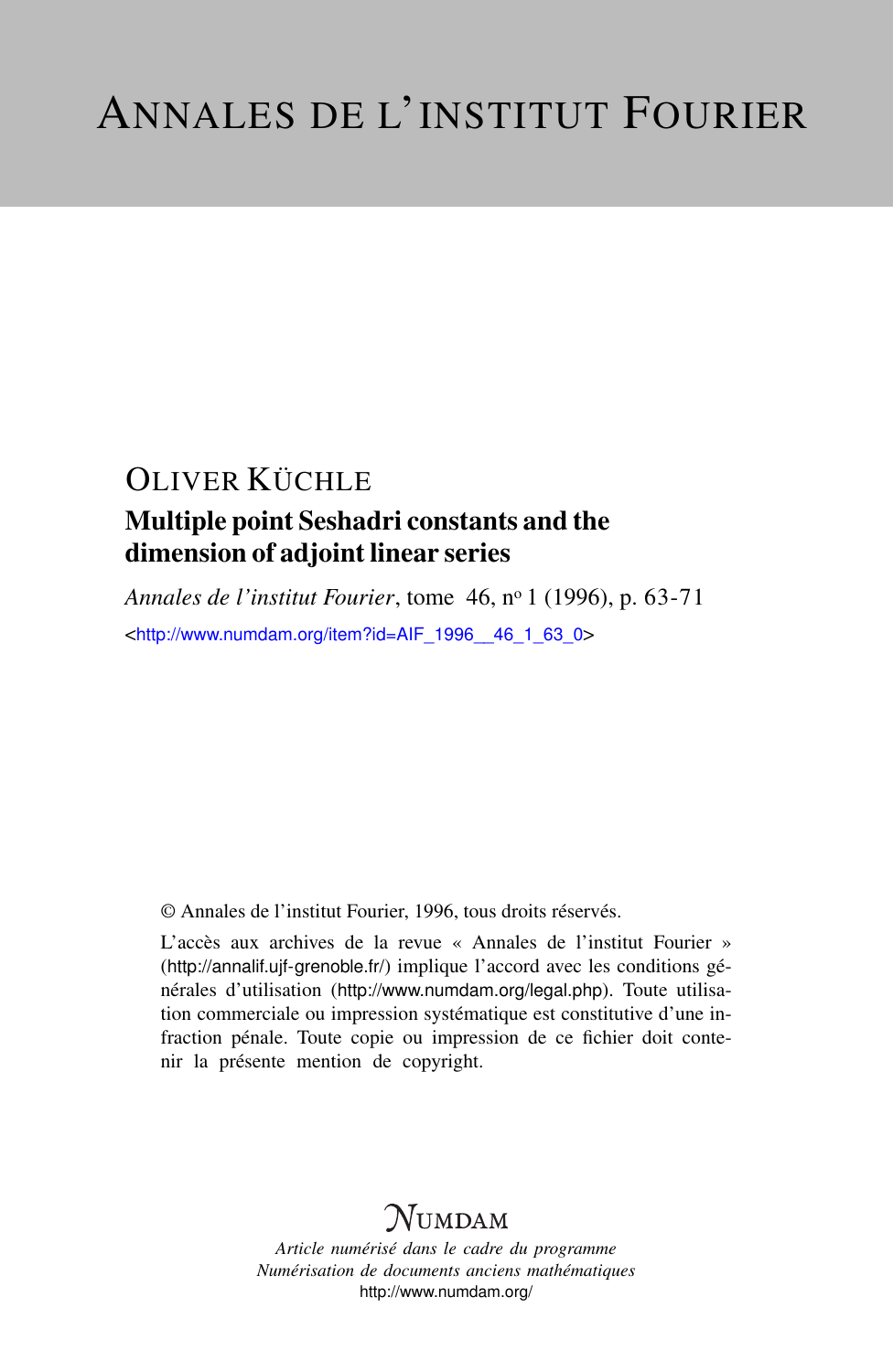### **MULTIPLE POINT SESHADRI CONSTANTS AND THE DIMENSION OF ADJOINT LINEAR SERIES**

**by Oliver KUCHLE**

#### **1. Introduction.**

Starting with and motivated in part by the famous Fujita conjectures, there has been a lot of activity recently concerning effectivity statements for ample or adjoint line bundles on smooth complex projective varieties, most prominently Siu's effective version of the big Matsusaka Theorem and various effective numerical criteria for freeness or very ampleness of adjoint linear systems due to Demailly, Ein-Lazarsfeld, Kollár, Siu and others (cf. [De] and the references therein).

Here, less ambitiously, the concept of multiple point Seshadri constants is used to obtain "effective" Riemann-Roch type estimates on the number of sections in adjoint linear series. Namely, for a nef and big divisor *L* on an n-dimensional smooth projective variety *Y* with canonical divisor  $K_Y$ , by Riemann-Roch and vanishing the number of sections  $h^0(Y, \mathcal{O}_Y(K_Y + rL))$  for  $r > 0$  is a polynomial of degree *n* with leading coefficient  $L^n/n!$  in r. Our "effective" version here (cf. Corollary 3.4) is, that for any  $r \geq n^2 \geq 9$ , the estimate

$$
h^0(Y, \mathcal{O}_Y(K_Y + rL)) \ge \frac{7}{8} \frac{r^n L^n}{n^n} - 1
$$

holds. This, together with some variants concerning spanned line bundles, surfaces and minimal  $n$ -folds of general type, follows from universal lower

*Key words:* Seshadri constants — Adjoint linear series.

*Math. classification:* 14C20.

Supported by Max-Planck-Gesellschaft and Deutsche Forschungsgemeinschaft.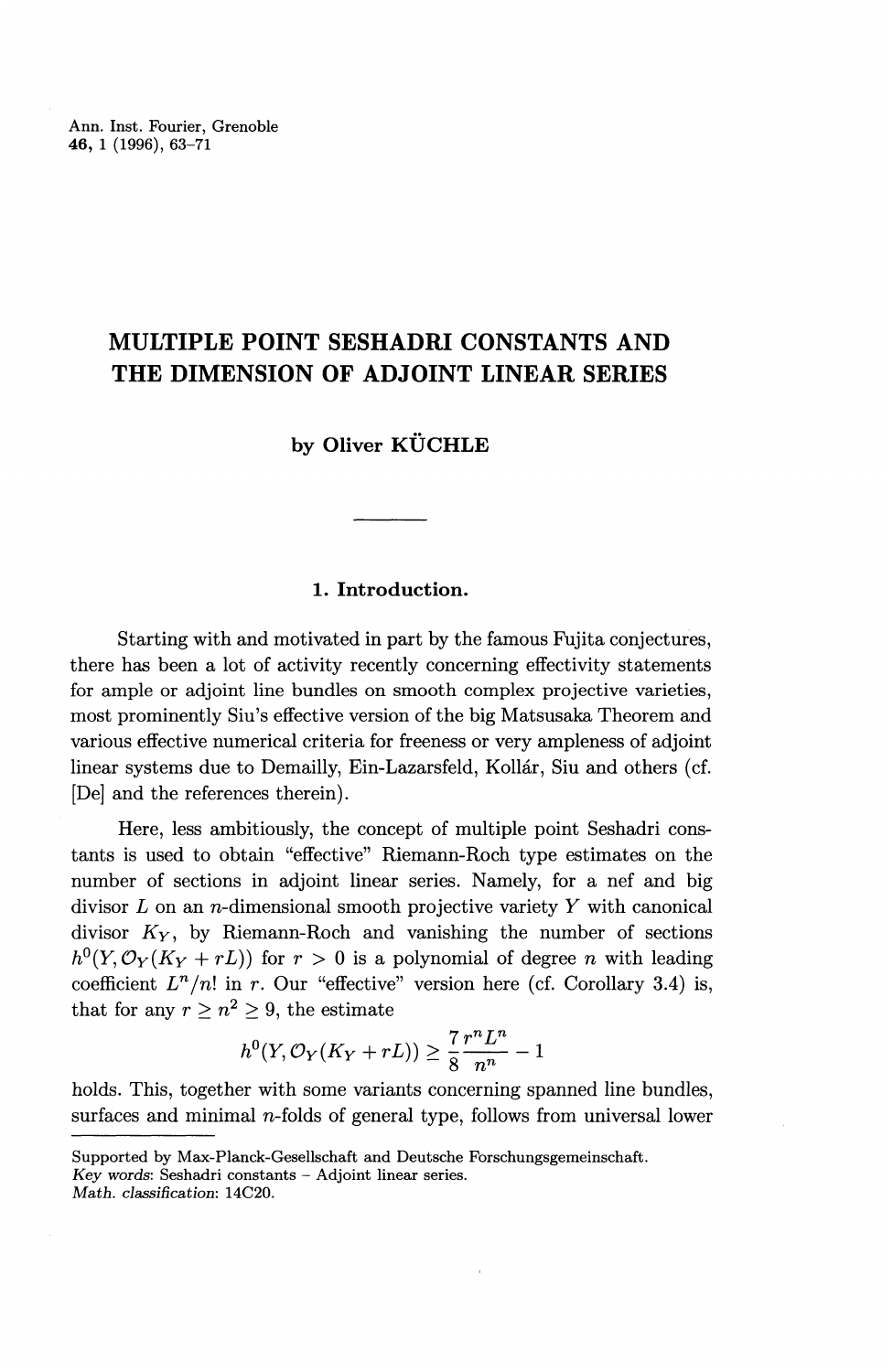bounds for multiple point Seshadri constants at very general points which are defined as follows.

Let L be a big and nef line bundle on an *n*-dimensional (irreducible) complex projective variety **X,** and *m* an integer. For pairwise distinct  $x_1, \ldots, x_m \in X$  define the *multiple point Seshadri constant* at  $x_1, \ldots, x_m$ by

$$
\varepsilon(L,x_1,\ldots,x_m):=\inf_{C}\frac{L\cdotp C}{\sum_i \operatorname{mult}_{x_i} C},
$$

where the infimum is taken over all integral curves C with  $C \cap \{x_1, \ldots, x_n\}$  $x_m$ }  $\neq \emptyset$ .

Another way of saying this is that  $\varepsilon(L, x_1, \ldots, x_m)$  is the maximum of all real numbers  $\varepsilon$  such that

$$
H = f^*L - \varepsilon \sum_{i=1}^m E_i
$$

considered as an R-divisor is nef on the blow up  $f:Bl_{\{x_1,\ldots,x_m\}}(X) \to X$ of X along  $x_1, \ldots, x_m$ , where  $E_i$  denote the exceptional divisors. Since nef divisors have non-negative self-intersection, this immediately gives the upper bound

$$
\varepsilon(L,x_1,\ldots,x_m)\leq \frac{\sqrt[n]{L^n}}{\sqrt[n]{m}}.
$$

It turns out that for  $m \gg 0$  and very general points this bound is asymptotically sharp.

Here by *very general* points we mean that  $(x_1, \ldots, x_m)$  is outside the union of countably many proper subvarieties of  $X \times \cdots \times X$ , and by *general* that  $(x_1, \ldots, x_m)$  is outside a Zariski closed subset.

Write for short  $\varepsilon(L,n,m)$  for the multiple point Seshadri constant of L at  $m$  very general points. Note that, by the open nature of ampleness, the multiple point Seshadri constants at general and very general points are related in the following way: for any  $\delta > 0$  one has

$$
\varepsilon(L, x_1, \ldots, x_m) \ge \varepsilon(L, n, m) - \delta
$$

for general points  $x_1, \ldots, x_m$  (cf. [EKL], Lemma 1.4 for the precise argument).

It is convenient to state our result in terms of the 1-point constant  $\varepsilon(L, n, 1)$  at a very general point of X. The main result of [EKL] was to establish the lower bound  $\varepsilon(L, n, 1) \geq 1/n$  for arbitrary X. It is conjectured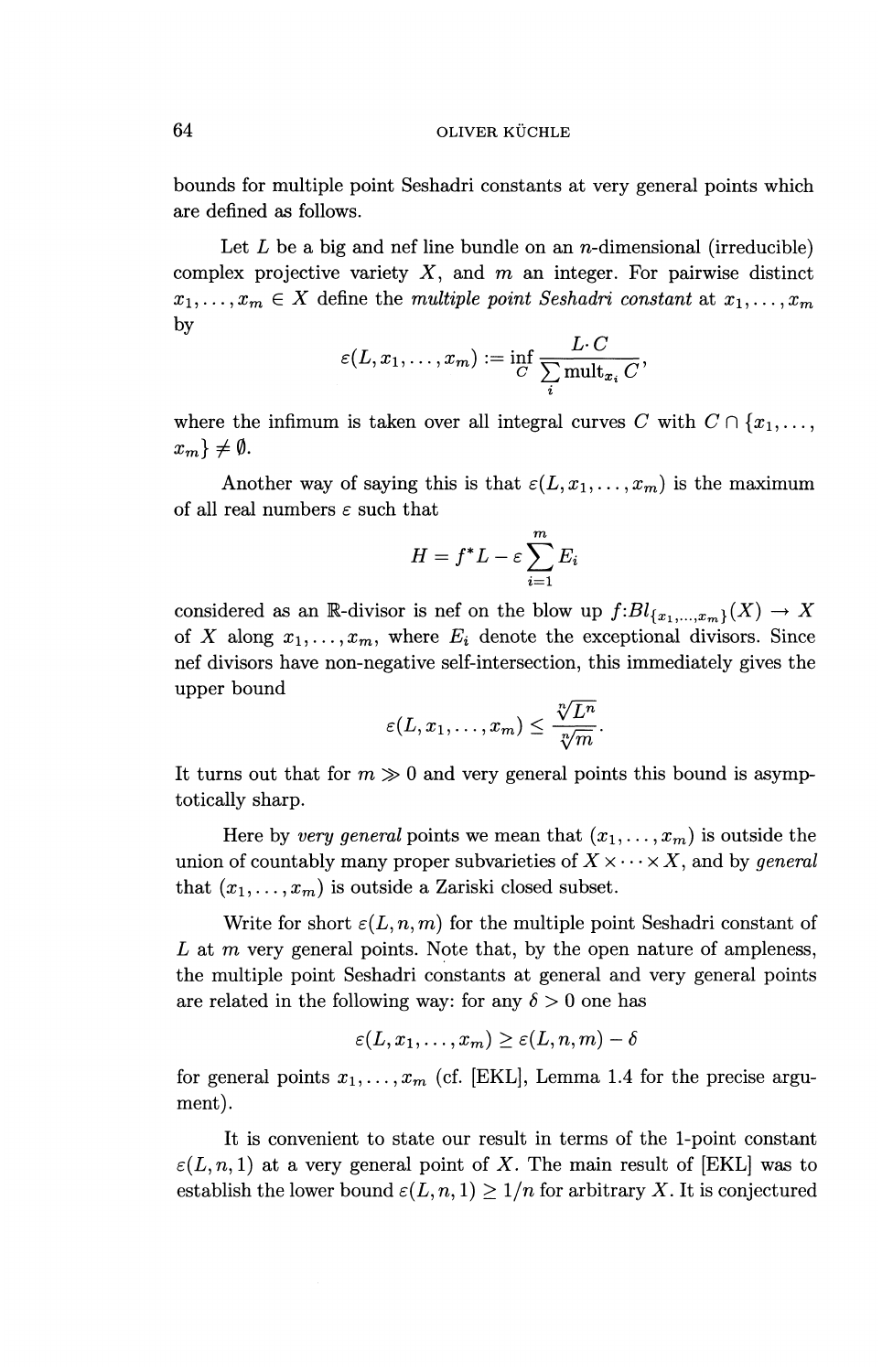that even  $\varepsilon(L, n, 1) \geq 1$  might be true. Here we prove with an elementary argument:

THEOREM 1.1. — *Let L be a nef and big line bundle on an ndimensional complex-projective variety X and*  $m \geq 2$  *an integer. Then* 

$$
\varepsilon(L,n,m) \ge \min\Biggl\{\varepsilon(L,n,1), \frac{\sqrt[n]{L^n}}{2}, \frac{\sqrt[n]{L^n(m-1)^{n-1}}}{m}\Biggr\}.
$$

*Acknowledgements. —* The idea of this paper grew out of the authors joint work with Lawrence Ein and Robert Lazarsfeld on local positivity of ample line bundles (cf. [EKL]). I would like to thank them and Andreas Steffens for valuable conversation about the subject, and Geng Xu for pointing out an inconsistency in an earlier version.

#### **2. Proof of Theorem 1.1.**

 $2.1.$  — The first part of the proof is along the lines of [EKL]. To begin with we remark that there is no loss of generality in supposing that *X* is in fact smooth. To see this choose a resolution

$$
f: Y \longrightarrow X
$$

of singularities and consider the pullback  $L' = f^*L$  instead of L. Finally note that  $\varepsilon(L, f(y_1),..., f(y_m)) = \varepsilon(L',y_1,...,y_m)$  for any  $y_1,..., y_m$  such that  $f$  is an isomorphism near the  $y_i$ .

2.2. — Suppose the theorem is not true. Let  $X^m$  denote the m-fold cartesian product of X minus the diagonals. Then, as in [EKL],  $(3.3)$ ,  $(3.4)$ , the fact that, for any real number  $\beta > 0$ , the set of pairs

$$
\left\{ (C, x) \mid C \subset X \text{ an integral curve, } x = (x_1, \dots, x_m) \in X^m, \right\}
$$

$$
\beta \cdot \sum_{i=1}^m \text{mult}_{x_i} C > (C \cdot L) \right\}
$$

is parametrized by countably many irreducible quasi-projective varieties implies that there exist a  $\delta > 0$  and a Zariski open  $U \subset X^m$  such that for all  $x = (x_1, \ldots, x_m) \in U$  there is an *m-exceptional* curve  $C_x$  based at

$$
x_1, ..., x_m
$$
, i.e. an integral curve satisfying  
\n
$$
(1 - \delta) \sum_{i=1}^m \text{mult}_{x_i} C_x > \max \left\{ \frac{1}{\varepsilon(L, n, 1)}, \frac{2}{\sqrt[n]{L^n}}, \frac{m}{\sqrt[n]{L^n(m-1)^{n-1}}} \right\} (L \cdot C_x).
$$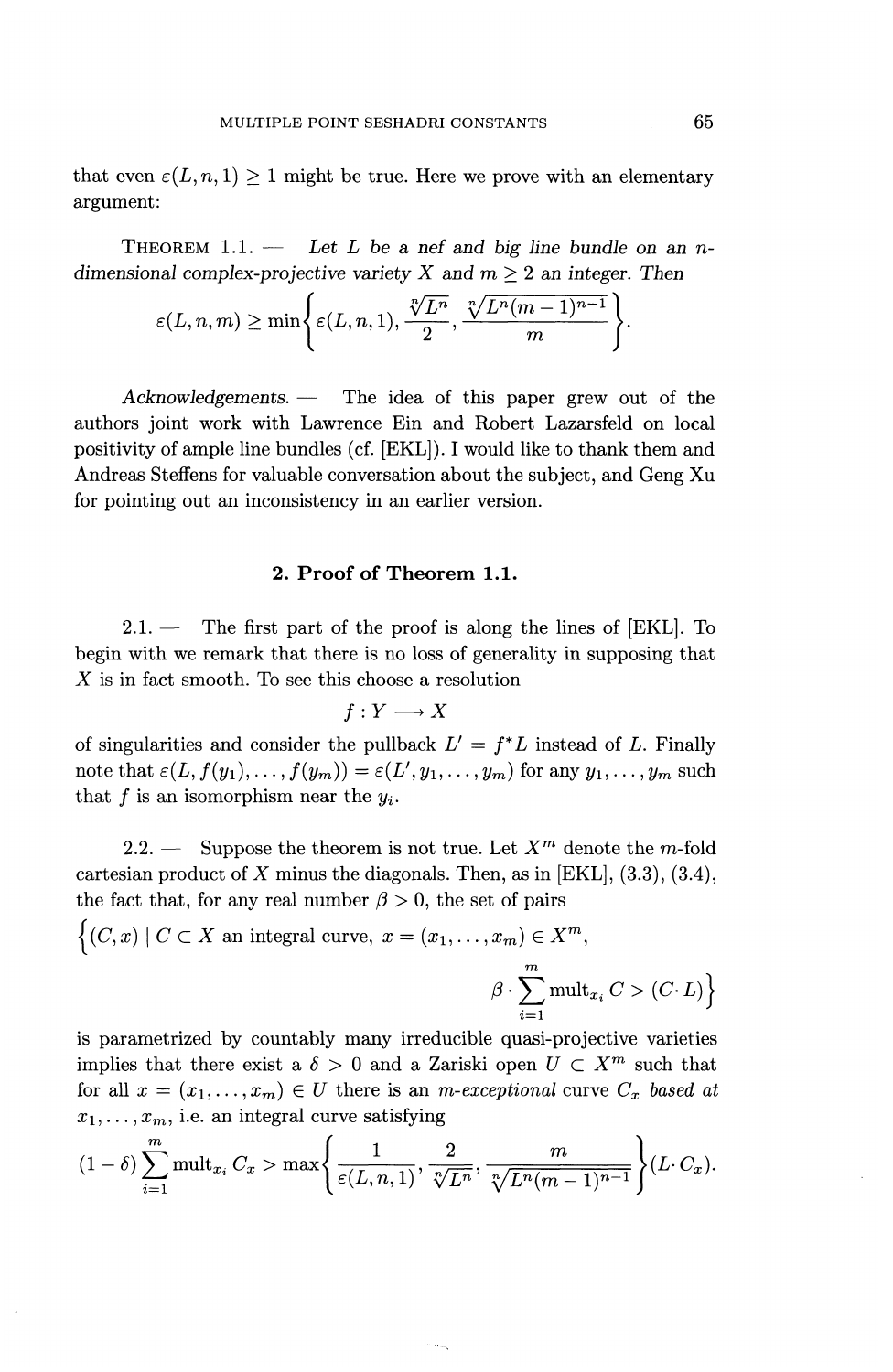Fix such a  $\delta > 0$ . It then follows that there is an irreducible variety S and an irreducible family  $C \subset X \times S$  of integral curves together with a dominant quasi-finite morphism  $q = (q_1,...,q_m) : S \to X^m$  such that the fibre  $C_s \subset X$  of C over  $s \in S$  is an *m*-exceptional curve based at  $g_1(s), \ldots, g_m(s)$ .

Such a family *C* will be called *m-exceptional.*

2.3. — Next we claim that there exists an integer  $m'$ ,  $2 \le m' \le m$ , and an m'-exceptional family  $C' \subset X \times S'$  of curves whose members  $C'_{s}$ pass through each of the  $g_i(s)$ ,  $1 \leq i \leq m'$ , for every  $s \in S'$ .

To prove this start with the m-exceptional family  $C$  from  $(2.2)$ . First we can assume that, for sufficiently general  $s \in S$ , the curve  $C_s$  passes at least through two of the  $g_i(s)$ , since otherwise we would obtain a contradiction to the definition of  $\varepsilon(L,n, 1)$ .

Observe that *C* and the graphs  $\Gamma_i$  of the  $g_i$  are closed in  $X \times S$  and therefore also  $\text{pr}_S(\Gamma_i \cap \mathcal{C})$ , where  $\text{pr}_S$  denotes the projection  $X \times S \to S$ . Renumbering we then can assume that  $pr_S(\Gamma_i \cap C) = S$  for  $j = 1, \ldots, m'$ , in other words  $g_j(s) \in C_s$  for all  $s \in S$  and such j, where  $2 \leq m' \leq m$ by the above. Choosing an appropriate dense open subset  $S'' \subset S$  we can arrange  $g_k(s) \notin C_s$  for  $k = m' + 1, \ldots, m$  and all  $s \in S''$ .

Now pick a subvariety  $S' \subset S''$  such that  $g' = (g_1, \ldots, g_{m'}) : S' \to$  $X^{m'}$  is quasi-finite. It remains to show that all curves of the resulting family  $C' = C|_{X \times S'}$  are indeed m'-exceptional. But this follows from the elementary observation that

$$
\frac{(m'-1)^{n-1}}{(m')^n} \ge \min\left\{\frac{1}{2^n}, \frac{(m-1)^{n-1}}{m^n}\right\}
$$

for all positive integers *n* and all  $2 \leq m' \leq m$ . The latter can be shown for all positive integers *n* and all  $2 \le m' \le m$ . The latter can be shown<br>by minimizing the real function  $f(a) = (a-1)^{n-1}/a^n$  in the real interval  $[2,m].$ 

2.4. — We proceed by proving that m-exceptional families  $\mathcal{C}$  with the property of  $(2.3)$  do not exist. The idea is to find an m-exceptional curve of our family which intersects a given divisor in *X* having high multiplicity at  $m-1$  points of the curve properly, and use the fact that in this case the products of the multiplicities at the points of intersection give a lower bound for the local intersection numbers.

To this end consider for  $i = 1, \ldots, m$  the functions

$$
s \mapsto \text{mult}_{g_i(s)} C_s.
$$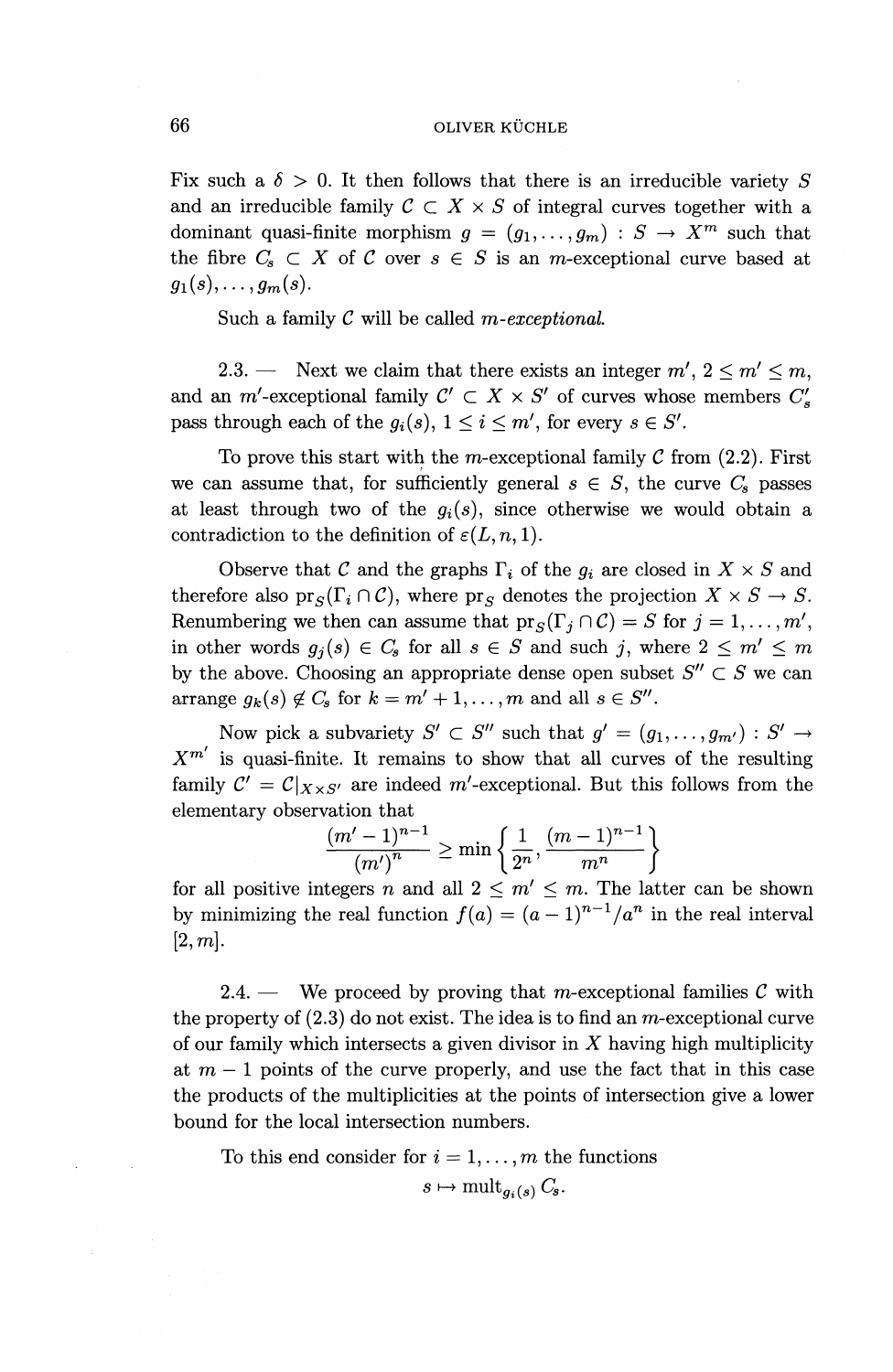We claim that these have constant values  $r_i$  on open dense subsets of  $S$ . This can be proven e.g. by using the relative Samuel stratification (cf. [LeTe], Theorem (4.15)) of the morphism  $C \rightarrow S$ , which gives a finite partition of *C* into locally closed subsets on which the relative Hilbert-Samuel functions are constant. Restricting this stratification to the graphs  $\Gamma_i \subset \mathcal{C}$  then gives a partition of  $\Gamma_i$  into locally closed subsets on which the Hilbert-Samuel functions of the local rings  $\mathcal{O}_{\mathcal{C}_s,g_i(s)}$  are constant, and this implies that the multiplicities are also constant (cf. [Fu], §4.3). The arguments in [LeTe], §4 in fact show that  $s \mapsto \text{mult}_{a_i(s)} C_s$  are Zariski upper-semicontinuous in S.

Therefore we can pick a general  $s' \in S$  such that  $r_i = \text{mult}_{g_i(s')} C_{s'} \leq$ mult<sub>*g<sub>i</sub>(s)</sub>*  $C_s$  *for all <i>i* and  $s \in S$ . Assume that  $r_1 \leq r_2 \leq \ldots \leq r_m$ .</sub>

2.5. — Recall that it is  $p^{n}/n! + o(p^{n})$  conditions to impose multiplicity at least *p* at a given point, and that different points impose independent conditions; hence the theorem of Riemann-Roch shows that, for  $k \gg 0$ , there exists a divisor  $D' \in |kL|$  having multiplicity at least

$$
(1-\delta)\frac{k\sqrt[n]{L^n}}{\sqrt[n]{m-1}}
$$

**at**  $q_2(s')$ , ...,  $q_m(s')$ 

2.6. — Finally put  $T := g^{-1}(X, g_2(s'), \ldots, g_m(s'))$ . Since g is quasifinite and the  $g_i$  are dominant, T is of dimension  $\dim(g_1(T)) = \dim(X)$ . Therefore the subfamily  $(C_t)_{t \in T}$  consists of m-exceptional curves having at least multiplicity  $r_i$  at  $g_i(t) = g_i(s')$  for  $i = 2, ..., m$ , and their first base points  $g_1(t)$ ,  $t \in T$  are dense in X. In particular, we can find a  $t \in T$  such that  $C_t \not\subseteq D'$ . But this gives a contradiction because of

$$
k(L \cdot C_t) = D' \cdot C_t \ge (1 - \delta) \frac{k \sqrt[n]{L^n}}{\sqrt[n]{m - 1}} \sum_{i=2}^m r_i
$$
  
 
$$
\ge (1 - \delta) \frac{(m - 1)k \sqrt[n]{L^n}}{m \sqrt[n]{m - 1}} \sum_{i=1}^m \text{mult}_{g_i(t)} C_t
$$

which proves the theorem.

#### **3. Applications.**

We start with a supplementary result concerning surfaces. In case *X* is a smooth projective surface Ein and Lazarsfeld proved that  $\varepsilon(A,x) \geq 1$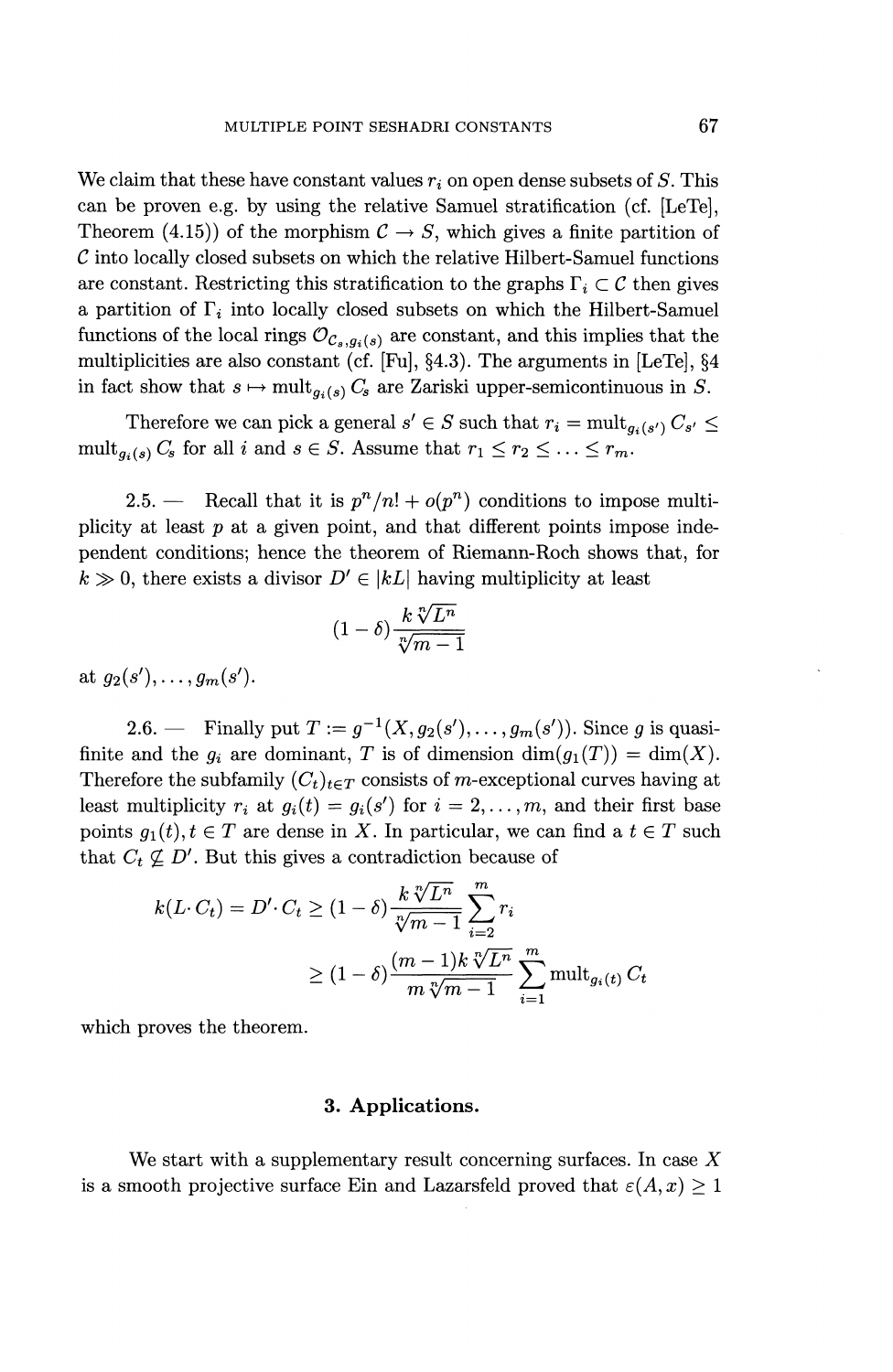for an ample line bundle A off a countable subset of *X* (cf. [EL]). From this one obtains easily:

LEMMA 3.1. 
$$
-\varepsilon(L,2,m) \geq 1
$$
 if and only if  $L^2 \geq m$ .

*Proof* (Ein-Lazarsfeld). — Since we are only interested in very general points the arguments given in [EL] in fact show that  $\varepsilon(L, 2, 1) > 1$ holds for any nef and big line bundle  $L$  on a projective (possibly singular) surface. Therefore, after blowing up *X* along a very general point via the map  $f_x : X' \to X$  with exceptional divisor  $E_x$  the line bundle the map  $f_x : X' \to X$  with exceptional divisor  $E_x$  the line bundle  $L_x = f^*_x L - E_x$  is again nef with  $L_x^2 = L^2 - 1$ . Iterating this procedure gives the desired result.  $\Box$ 

One application of the concept of multiple point Seshadri constants is to provide a fairly good estimate on the number of sections of adjoint linear series.

PROPOSITION 3.2. — *Let L be a nef and big line bundle on a smooth projective variety X of dimension*  $n \geq 2$  *and*  $m \geq 2$  an integer. *Then*

$$
h^0(X, \mathcal{O}_X(K_X + rL)) \geq m
$$

*whenever*

$$
r \geq n \cdot \max\Biggl\{\frac{1}{\varepsilon(L, n, 1)}, \frac{2}{\sqrt[n]{L^n}}, \frac{m}{\sqrt[n]{L^n(m-1)^{n-1}}}\Biggr\}.
$$

*Proof.* — Let  $f: Y \to X$  be the blowing up of X along m very general points  $x_1, \ldots, x_m$  with exceptional divisors  $E_1, \ldots, E_m$ . Since

$$
H = f^*L - \varepsilon(L, n, m) \sum_{i=1}^m E_i
$$

is nef and big if  $\varepsilon(L, n, m)^n < L^n/m$ , the same holds for

$$
\left(r-\frac{n}{\varepsilon(L,n,m)}\right)f^*L+\frac{n}{\varepsilon(L,n,m)}\left(f^*L-\varepsilon(L,n,m)\sum_{i=1}^m E_i\right)
$$

if  $r \geq n/\varepsilon(L, n, m)$ . Then Kawamata-Viehweg vanishing gives  $H^1(X, \mathcal{O}_X(K_X + rL) \otimes I_{x_1} \otimes \cdots \otimes I_{x_m})$ *m*

$$
= H^{1}(Y, \mathcal{O}_{Y}(K_{Y} + r f^{*} L - n \sum_{i=1}^{m} E_{i})) = 0
$$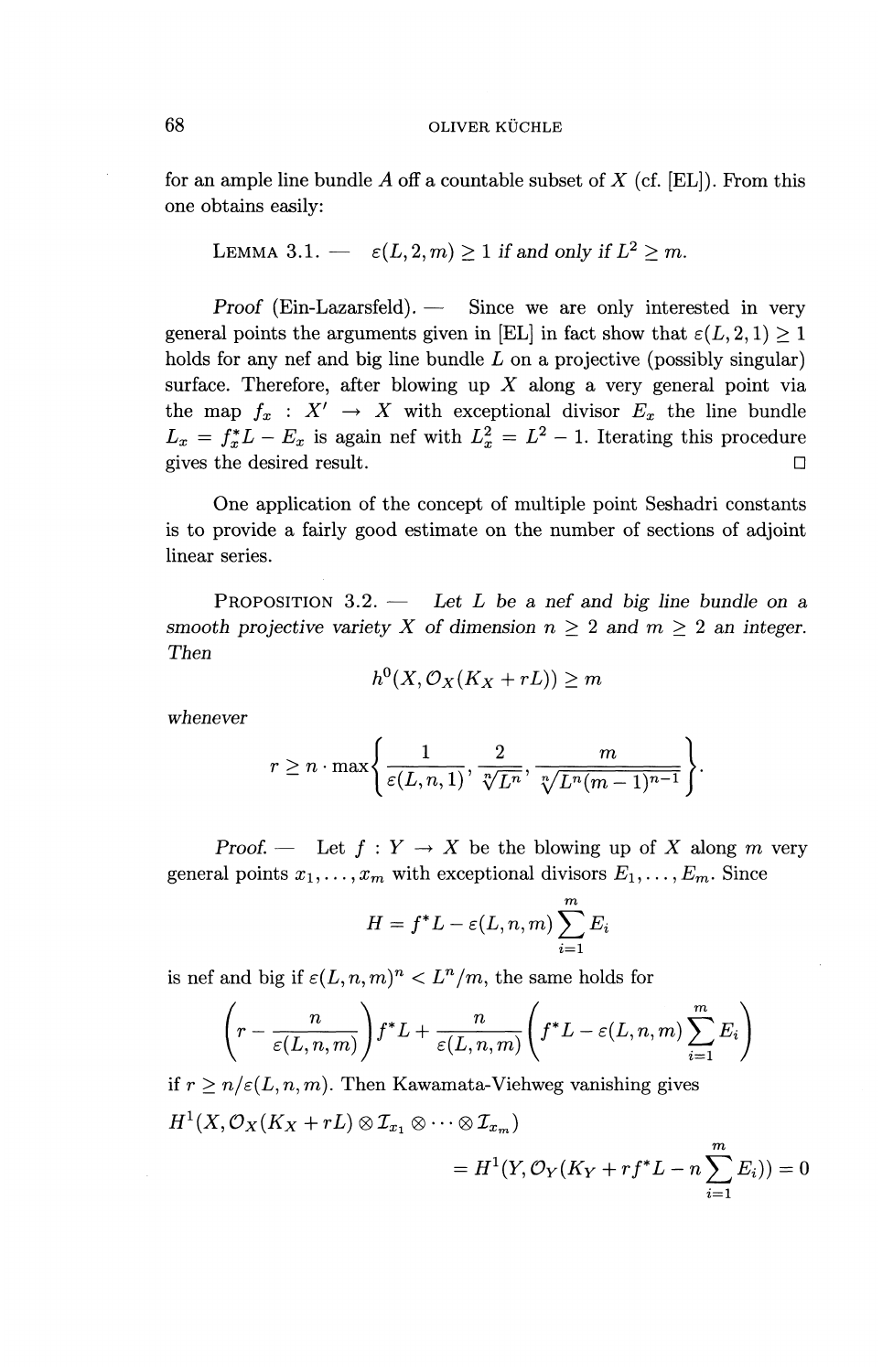if  $r > n/\varepsilon(L, n, m)$ , or  $r = n/\varepsilon(L, n, m)$  and  $\varepsilon(L, n, m)^n < L^n/m$ . In other words the linear series  $|K_X + rL|$  separates the points  $x_1, \ldots, x_m$  under these conditions which are implied by Theorem 1.1 and our assumption. In particular one obtains  $h^0(X, \mathcal{O}_X(K_X + rL)) > m$ .

*Remark 3.3. —* Suppose *L* is a big line bundle on *X* which is spanned. Since  $L$  is spanned, the complete linear series  $|L|$  induces a morphism  $\varphi : X \to Z \subset \mathbb{P}^N$  which is generically finite because *L* is big. Therefore any curve through a sufficiently general point is mapped by  $\varphi$  onto a curve in Z. Fixing such a pair  $x \in C$ , we can choose a hyperplane section  $H \subset Z$  through  $\varphi(x)$  meeting  $\varphi(C)$  properly, and this gives rise to  $x \in D = \varphi^* H \in |L|$  meeting C properly. Therefore  $L \cdot C \ge \text{mult}_x D \cdot \text{mult}_x C \ge \text{mult}_x C$ , and this shows  $\varepsilon(L,n,1) \ge 1$  for spanned and big *L.*

COROLLARY  $3.4.$  — Let X be a smooth complex projective variety *of dimension*  $n \geq 2$ .

(1) Suppose L is nef,  $n \geq 3$  and  $r \geq n^2$ . Then  $h^{0}(X, \mathcal{O}_{X}(K_{X}+rL))\geq \frac{7}{2}\frac{r^{n}L^{n}}{r^{n}-1}.$ 

(2) Suppose L is spanned and  $L^n \ge (2n/(n+1))^n$ . Then  $h^{0}(X, \mathcal{O}_{X}(K_{X} + (n+1)L)) \geq L^{n} + 1.$ 

(3) *Suppose L is nef and X is a surface. Then*

$$
h^{0}(X,\mathcal{O}_{X}(K_{X}+2L))\geq L^{2}-1.
$$

Proof.

(1) This follows directly from Proposition 3.2 and the bound<br>  $\varepsilon(L, n, 1) \leq \frac{1}{n} \leq \frac{\sqrt[n]{L^n}}{2}$ 

$$
\varepsilon(L, n, 1) \le \frac{1}{n} \le \frac{\sqrt[n]{L^n}}{2}
$$

plus some elementary estimates. One has  $n^n \geq (8n)^n(8n-1)^{1-n}$  for  $n \geq 3$ and therefore a first estimate  $h^0(X, \mathcal{O}_X(K_X + n^2L)) \ge 8n$ . Then one prove  $\frac{m^n}{(m-1)^{n-1}} \le \left(1 + \frac{1}{c-1}\right)m$ 

$$
\frac{m^n}{(m-1)^{n-1}} \le \left(1 + \frac{1}{c-1}\right)m
$$

if  $m \geq cn$  with a  $c \geq 8$  by expanding  $(m/(m-1))^{n-1}$ . Now given  $r > n$ if  $m \ge cn$  with a  $c \ge 8$  by expanding  $(m/(m-1))^{n-1}$ . Now given  $r \ge n$  we can determine the wanted m satisfying  $r^n L^n / n^n \ge m^n / (m - 1)^{n-1}$  as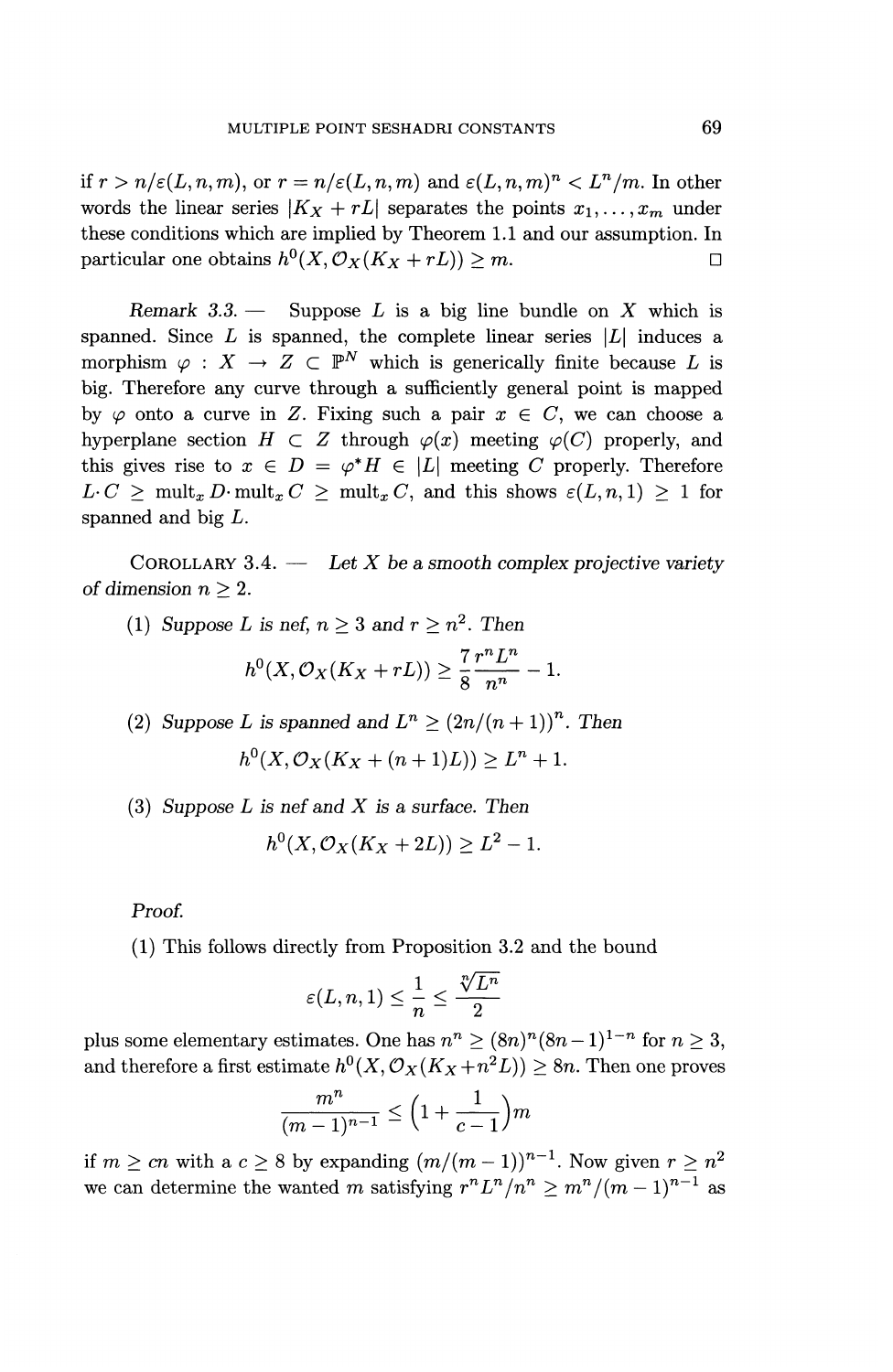follows. We already know that  $m \geq 8n$ , so we can choose m to be the largest integer satisfying

$$
\frac{7}{8} \frac{r^n L^n}{n^n} \ge m.
$$

(2) This follows from Proposition 3.2 and Remark 3.3.

(3) This follows in the same spirit from Lemma 3.1.  $\square$ 

*Remark 3.5. —* Let *L* be big and nef and *X* be smooth. According to Corollary 3.4 the multiple point approach improves the estimate

$$
h^{0}(X, \mathcal{O}_{X}(K_{X}+n(n+s)L)) \geq {n+s \choose n}
$$

for the number of sections in adjoint linear series which was obtained in [EKL] using the generation of s-jets at one very general point. However, for  $L^n$  and r in a certain range it is possible to obtain better lower bounds for  $h^{0}(X, \mathcal{O}_{X}(K_{X}+rL))$  by interpolating between the two methods. For example, if

$$
r \ge (n+k) \cdot \max\left\{\frac{1}{\varepsilon(L, n, 1)}, \frac{2}{\sqrt[n]{L^n}}, \frac{m}{\sqrt[n]{L^n(m-1)^{n-1}}}\right\},\,
$$

then as above one proves that  $|K_X + rL|$  generates k-jets at m very general points, in particular

$$
h^0(X, \mathcal{O}_X(K_X + rL)) \ge m \cdot \binom{n+k}{n}
$$

for such *r.*

Finally we state a variant of Corollary 3.4 which gives estimates of the dimension of some linear series on varieties with mild singularities.

PROPOSITION 3.6. — *Let X be a n-dimensional normal projective variety with at most log-terminal singularities, and r a positive integer such that*  $rK_X$  *is a nef and big Cartier-divisor (which is the case e.g. if* X is a *minimal n-fold of general type and index r). Then, for all*  $q > n^2$ 

$$
h^0(X, \mathcal{O}_X(qrK_X)) \geq \frac{7}{8} \frac{(q-1)^n}{n^n} (rK_X)^n - 1.
$$

*Sketch of proof* (cf. also [EKL],  $(4.6)$ ). — Let

 $f: Y \longrightarrow X$